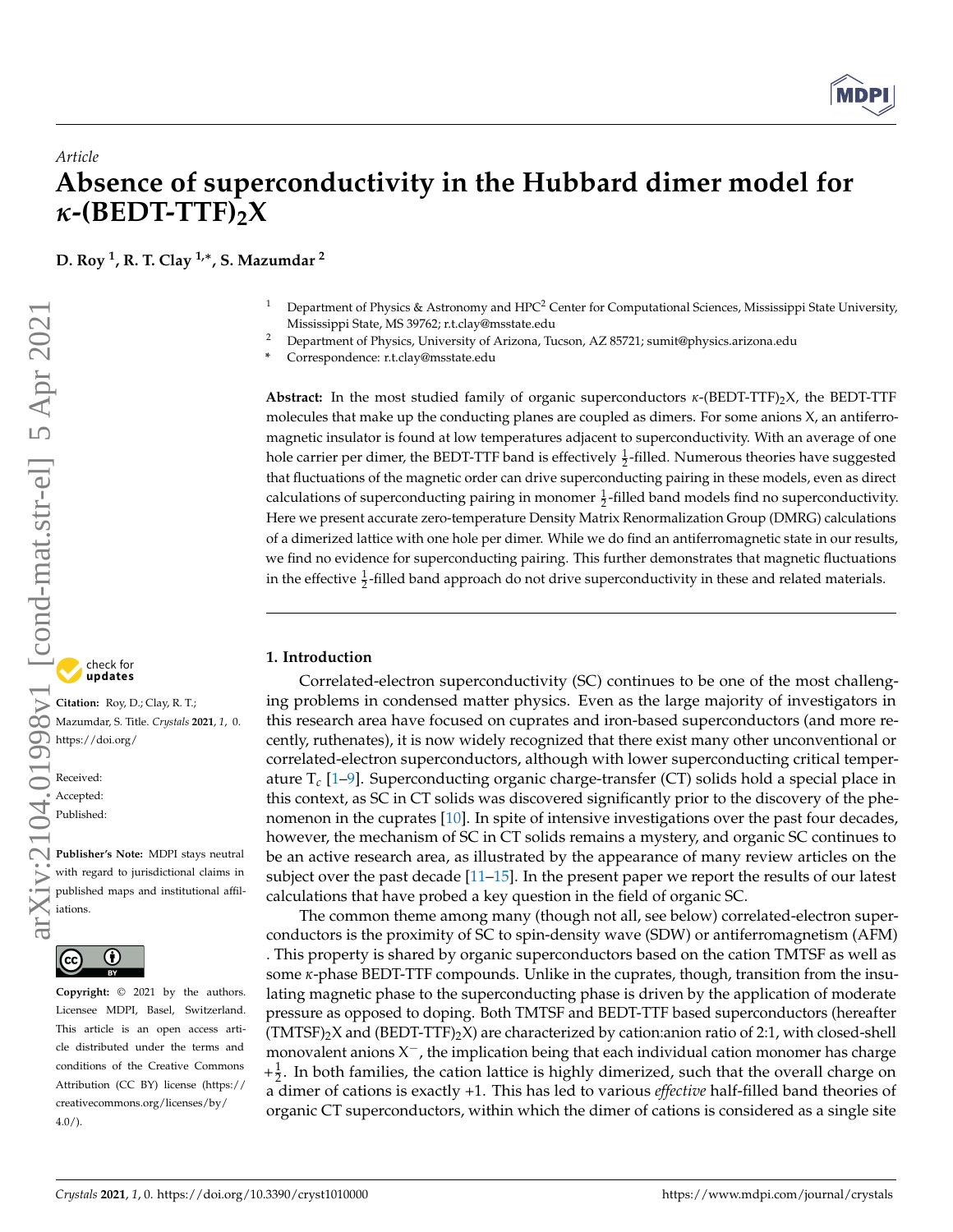in a lattice described within anisotropic triangular lattice Hubbard models (we emphasize that these theories are therefore not applicable to *nondimerized* (BEDT-TTF)2X families, such as those belonging to the *θ*-family, which also exhibit SC; we revisit this issue later). Within meanfield and dynamic mean field theory (DMFT) calculations on the half-filled band anisotropic triangular lattice Hubbard model, pressure increases the lattice frustration, causing thereby a bandwidth-driven transition from the AFM insulator to the superconducting state (or in the case of a lattice that is already strongly frustrated, as in *κ*-(BEDT-TTF)<sub>2</sub>Cu<sub>2</sub>(CN)<sub>3</sub>, from a quantum spin liquid (QSL) to SC) [\[16](#page-7-5)[–28\]](#page-8-0). Direct numerical calculations of superconducting pair-pair correlations within the  $\frac{1}{2}$ -filled Hubbard band on triangular lattices have, however, consistently found absence of SC [\[29–](#page-8-1)[33\]](#page-8-2). Taken together with the very recent convincing demonstration of the absence of SC within weakly doped the square lattice two-dimensional (2D) Hubbard Hamiltonian [\[34\]](#page-8-3), numerical calculations then cast serious doubt on the existing approximate spin fluctuation mechanisms of AFM-to-SC transition.

Conceivably, one possible origin of disagreement between the mean-field theories of organic SC and numerical calculations is that retention of the explicit dimeric structure of the Hubbard lattice sites is essential for superconducting correlations to dominate. That is, even as intra-dimer charge fluctuations are precluded within the effective  $\frac{1}{2}$ -filled band models (since that would make the effective  $\frac{1}{2}$ -filled description invalid and can even destroy the AFM in the weakly frustrated region of the Hamiltonian), the superconducting singlets should be defined such that they span over a *pair of dimers*, as opposed to a pair of effective single sites. Needless to say such a numerical calculation is far more involved than where dimers are replaced with single sites, as the required lattice sizes needed are twice that in the previous calculations [\[29](#page-8-1)[,30,](#page-8-4)[33\]](#page-8-2). We report precisely such a calculation here, which again finds absence of SC in such a dimer lattice.

#### **2. Methods**

We consider the Hubbard Hamiltonian,

<span id="page-1-0"></span>
$$
H = -\sum_{\langle i,j\rangle,\sigma} t_{ij}(t_{i,\sigma}^{\dagger}t_{j,\sigma} + H.c.) + U\sum_{i} n_{i,\uparrow}n_{i,\downarrow}.
$$
 (1)

In Eq. [1](#page-1-0)  $c^{\dagger}_{i,\sigma}$  creates an electron of spin  $\sigma$  on molecule *i* and  $n_{i,\sigma} = c^{\dagger}_{i,\sigma} c_{i,\sigma}$ . *U* is the onsite Hubbard interaction. It is important to note that this *U* is the Coulomb repulsion between carriers on each *monomer* site and is not the same as the effective dimer *U<sup>d</sup>* . The lattice we consider is a rectangular lattice of dimers (see Fig. [1\)](#page-2-0). In this lattice there are three hopping integrals  $t_{ij}$ :  $t_d$  is the intra-dimer hopping,  $t$  the inter-dimer hopping, and  $t'$  a frustrating hopping (see Fig. [1\)](#page-2-0). We take the system to be  $\frac{1}{4}$  filled with an average electron density of  $\frac{1}{2}$ per monomer site. This lattice is expected to show Néel AFM order in the unfrustrated limit of small  $t'/t$ .

To solve for the ground state of Eq. [1](#page-1-0) we employ the Density Matrix Renormalization Group (DMRG) method [\[35\]](#page-8-5) using the ITensor library [\[36\]](#page-8-6) with real-space parallelization [\[37\]](#page-8-7). DMRG can calculate essentially numerically exact correlation functions in quasi-onedimensional systems. However, its primary limitation is an exponential scaling in the transverse size of systems that can be studied. Here we consider lattices of dimension 4 sites in *y* and up to 16 sites in *x* (see Fig. [1\)](#page-2-0), corresponding to an 8×4 lattice in terms of dimers. We choose  $t_d$ =1.5 and  $t$ =0.5 such that the average hopping along the *x* axis is 1.0; our choice of *t<sup>d</sup>* ∼ 3*t* is comparable to the dimerization found in the CT solid superconductors [\[14\]](#page-7-6). We take boundary conditions that are open (periodic) in *x* (*y*). We used a DMRG bond dimension *m* of up to 15,000 with minimum truncation error of 10<sup>-8</sup>-10<sup>-7</sup>; all results we show are extrapolated to zero truncation error.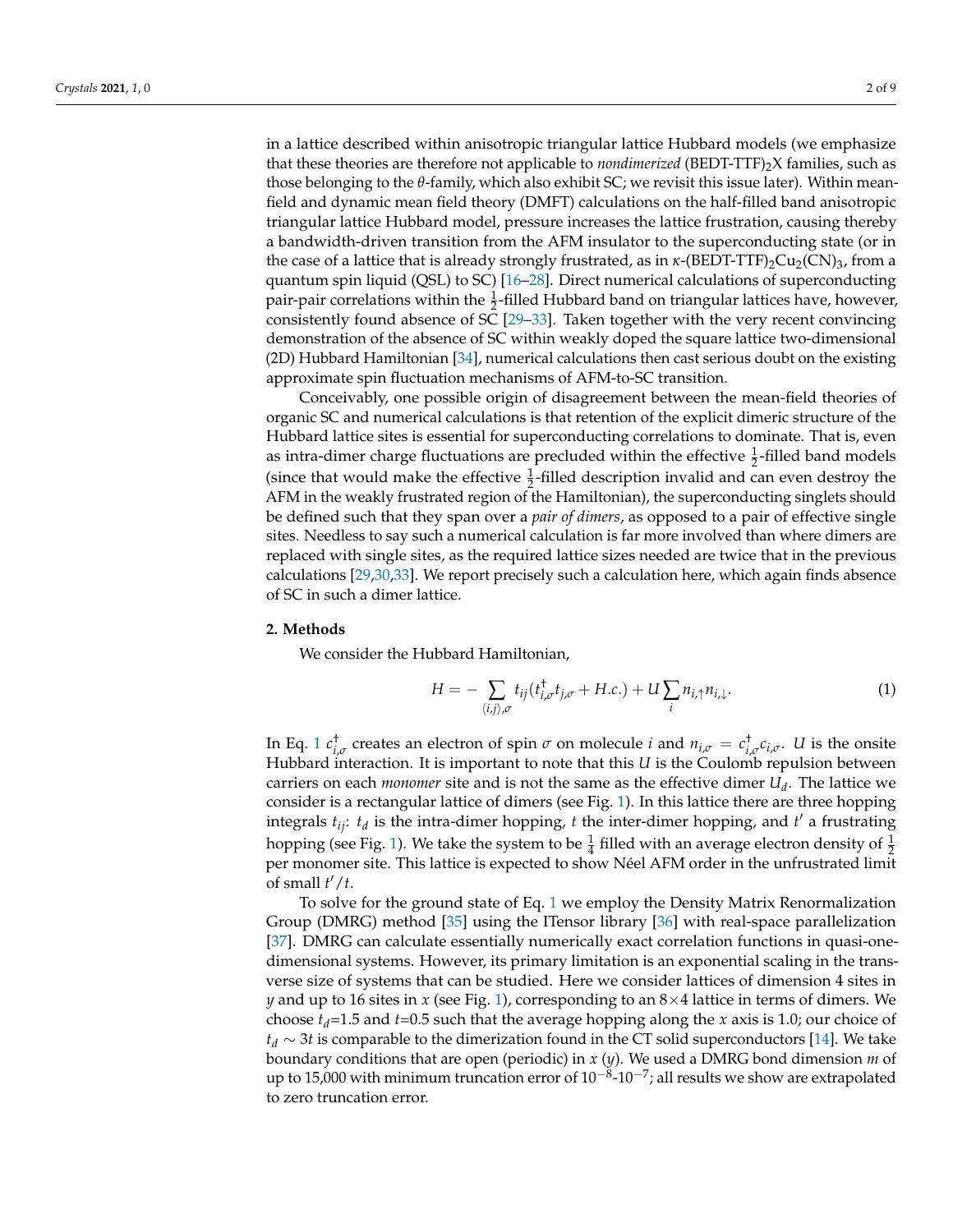<span id="page-2-0"></span>

<span id="page-2-1"></span>**Figure 1.** The dimer lattice we consider. Thick lines are the intra-dimer hopping *t<sup>d</sup>* , thin lines are the inter-dimer hopping *t*, and dashed lines are the frustrating bond *t'*. Boundary conditions in our DMRG calculations are open in *x* and periodic in *y*.



**Figure 2.** Dimer spin-spin correlations  $\langle S_z^d(1,j) \rangle$  for a 16×4 lattice between the first dimer on chain 1 and dimer *j* on chain 2, multiplied by  $(-1)^j$ , the expected sign for Néel AFM. (a) *t*<sup>*'*</sup> = 0.2. The inset shows the *U* dependence of a single spin-spin correlation at long distance. Néel AFM order is present at *t*' for  $U \gtrapprox 8$ . (b)  $t' = 0.4$ . Here we find no AFM order.

#### **3. Results**

We measure dimer spin-spin and pair-pair correlation functions. The dimer spin operator

is

$$
n_{i,\sigma}^d = n_{i_1,\sigma} + n_{i_2,\sigma},
$$

where the sites *i*<sup>1</sup> and *i*<sup>2</sup> make up the dimer *i*. We calculate the dimer spin-spin correlation function  $S_z^d(i,j)=\langle (n_{i,\uparrow}^d-n_{i,\downarrow}^d)(n_{j,\uparrow}^d-n_{j,\downarrow}^d)\rangle.$  In Fig. [2](#page-2-1) we plot  $\langle S_z^d(1,j)\rangle(-1)^j$  where dimer 1 is on the first chain and dimer *j* is on the neighboring chain for  $t' = 0.2$  and 0.4. As shown in Fig. [2\(](#page-2-1)a), for  $t' = 0.2$  and  $U \gtrapprox 8$  this quantity is positive for all spin correlations, indicating the presence of Néel AFM order. For  $t' = 0.4$  we do not find Néel AFM order up to at least  $U = 12$ . These results show that Néel AFM order is only present in this system when the frustration is low, and for realistic *U* values AFM will not be present when  $t'/t \gtrapprox 0.4$ .

To define superconducting pair-pair correlations in the effective  $\frac{1}{2}$ -filled representation, we first define an operator creating an effective particle on dimer *i* with equal monomer populations, as required within effective  $\frac{1}{2}$ -filled band theories,

$$
d_{i,\sigma}^{\dagger} = \frac{1}{\sqrt{2}} \left( c_{i_1,\sigma}^{\dagger} + c_{i_2,\sigma}^{\dagger} \right). \tag{2}
$$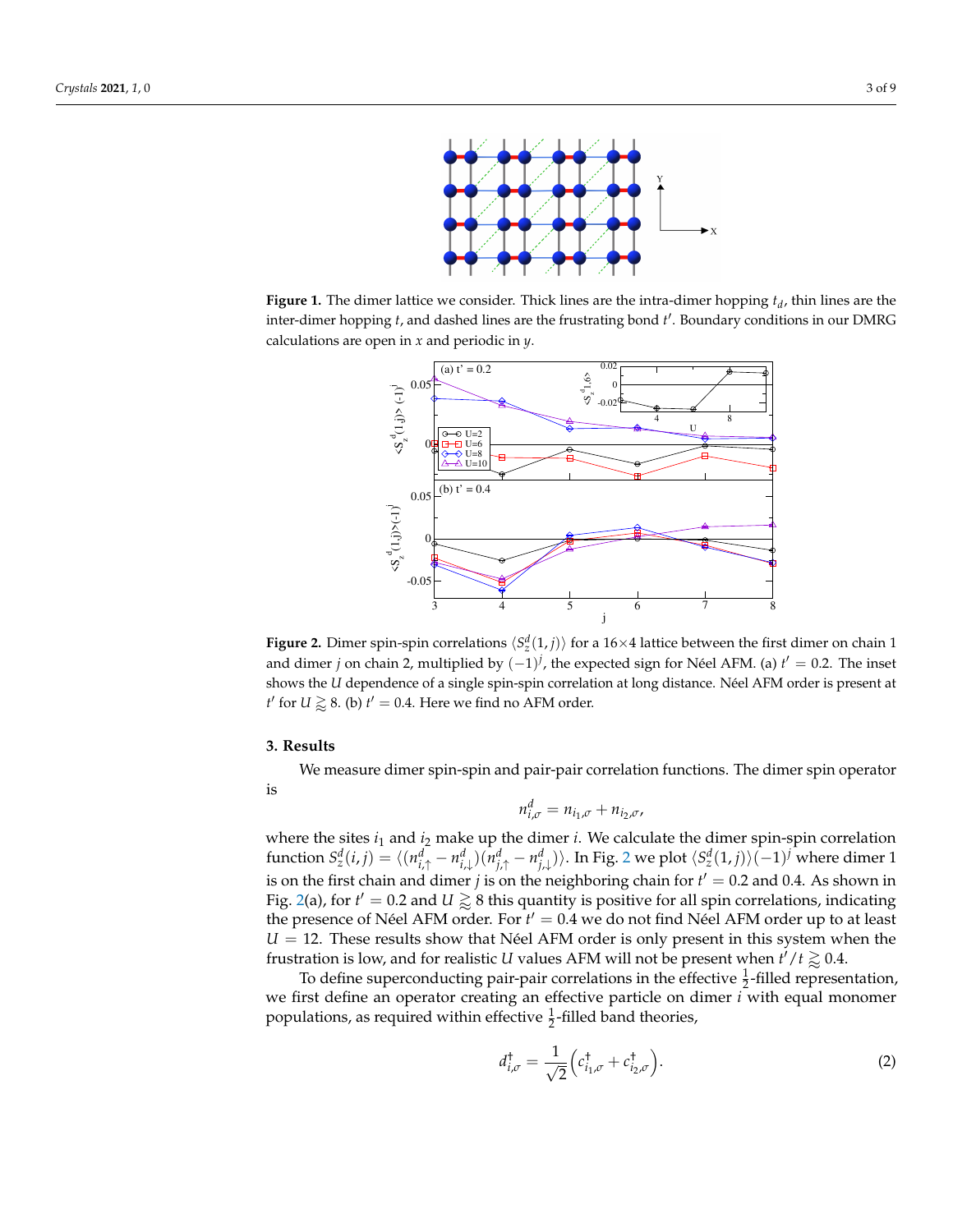<span id="page-3-1"></span>

**Figure 3.** Pair-pair correlation for  $t' = 0.2$  for parallel-oriented n.n. pairs. (a) Pair-pair correlation  $P_{||}(r)$ for n.n. *x*-axis pairs on chain 1 (b)  $P_{\parallel}(r)$  for n.n. *x*-axis pairs on chains 1 and 2 (c)  $P_{\parallel}(r)$  for n.n. *x*-axis pairs on chains 1 and 3. In (a)-(c), *r* is the center-to-center pair distance. In (a) we show the function  $r^{-1}$ for comparison as the dashed curve. In panels (d) we plot the *U* dependence of the average long-range correlation  $\bar{P}_{||}$  (see text) for the chain 1 – chain 1 correlations in (a); panels (e) and (f) are similar for chain 1 – chain 2 and chain 1 – chain 3 correlations, respectively.

The  $\Delta^{\dagger}_{i,i+\delta}$  operator creates a singlet pair between nearest-neighbor (n.n.) dimers separated by *δ*:

<span id="page-3-0"></span>
$$
\Delta_{i,i+\delta}^{\dagger} = \frac{1}{\sqrt{2}} \Big( d_{i,\uparrow}^{\dagger} d_{i+\delta,\downarrow}^{\dagger} - d_{i,\downarrow}^{\dagger} d_{i+\delta,\uparrow}^{\dagger} \Big). \tag{3}
$$

Note that Eq. [3](#page-3-0) involves *four* different lattice sites. We consider two kinds of n.n. pairs with *δ* taken as the n.n. distance between dimers in the *x* and *y* directions,

<span id="page-3-2"></span>
$$
P(r=|\vec{r}_i-\vec{r}_j|)_{\delta,\delta'}=\langle\Delta^{\dagger}_{i,i+\delta}\Delta_{j,j+\delta'}\rangle.
$$
\n(4)

In the effective dimer model pairing is expected to have *d*-wave symmetry. Because of the small transverse dimensions of our lattice we do not define full *d<sup>x</sup>* 2−*y* <sup>2</sup> pairs involving four n.n. singlets, but instead calculate only single singlet-singlet correlations. To check if the pairing has the expected *d*-wave sign structure we calculate two different correlation functions,  $P_{||}(r) \equiv P(r)_{\delta=x,\delta'=x}$  and  $P_{\perp}(r) \equiv P(r)_{\delta=x,\delta'=y}$ .  $P_{||}(r)$  corresponds to correlations between two singlets both oriented along *x*, while  $P_{\perp}(r)$  corresponds to one singlet oriented along *x* and one along *y*. For  $d_{x^2-y^2}$  pairing  $P_{\perp}(r)$  should be negative.

In a 2D superconductor long-range order should be present in *P*(*r*) at zero temperature. Because of the quasi-one-dimensional nature of cylindrical geometry of the lattice that we can solve in DMRG long-range order in  $P(r)$  is not possible even in the limit  $x \to \infty$ . If such a quasi-one-dimensional system showed a tendency to SC however, the system would behave as a Luther-Emery liquid [\[38\]](#page-8-8) with *P*(*r*) decaying as a power law *r* <sup>−</sup>*<sup>α</sup>* with *α* < 1. In addition to long-range order in  $P(r)$ , if SC in the system is driven by Coulomb interactions, one expects that  $P(r, U) > P(r, U = 0)$  [\[29\]](#page-8-1).

In Fig. [3](#page-3-1) we plot  $P_{\parallel}(r)$  as a function of *r*. In Fig. [3\(](#page-3-1)a) the indices *i* and *j* in Eq. [4](#page-3-2) are taken on the same chain, in Fig. [3\(](#page-3-1)b) they are on neighboring chains, and in Fig. [3\(](#page-3-1)c) they are on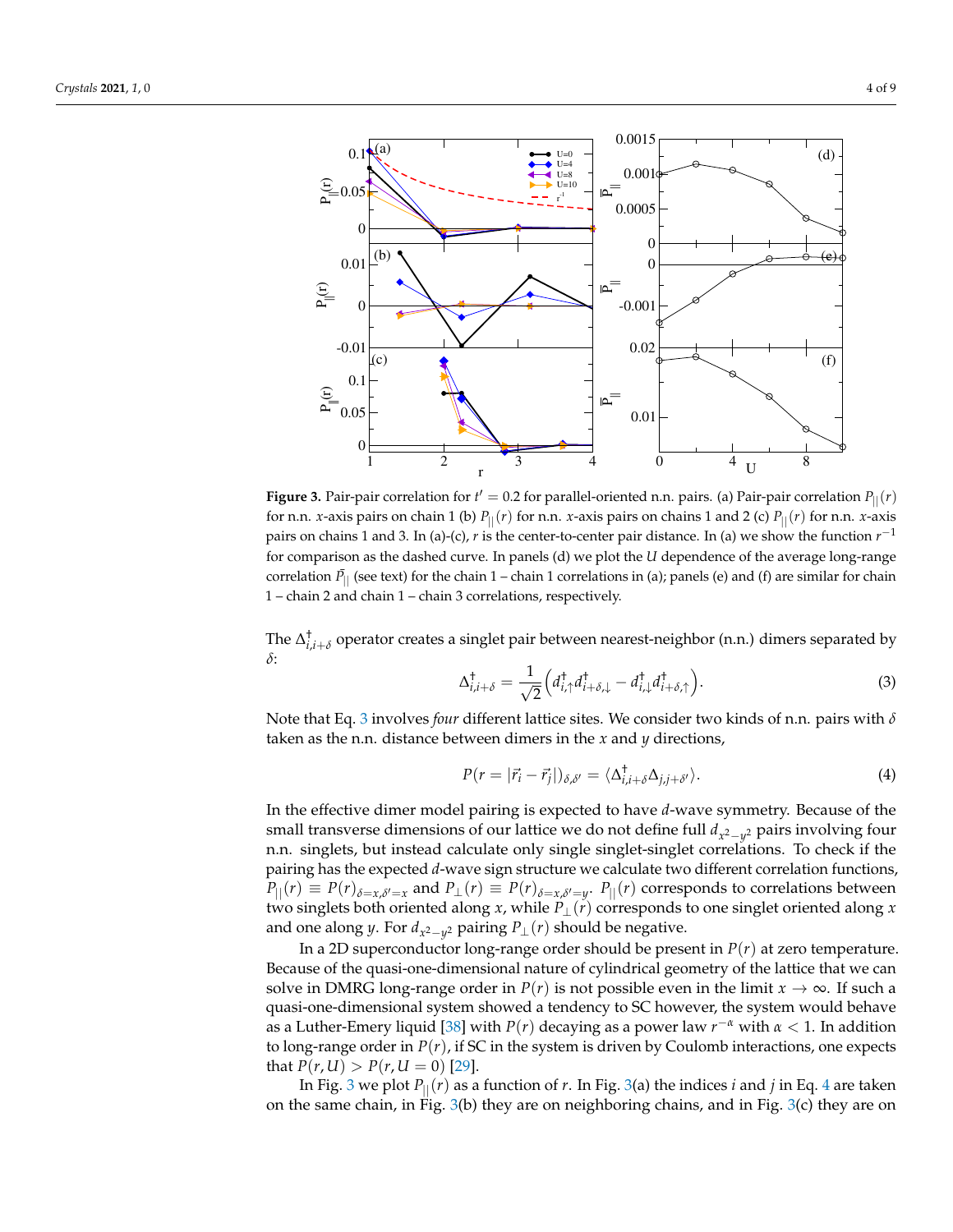<span id="page-4-1"></span>

**Figure 4.** Panels (a)-(f) are the same as in Fig. [3](#page-3-1) except that the pair-pair correlation  $P_{\perp}(r)$  is for the perpendicular orientation of pairs. Note that in (d)-(f),  $\bar{P}_\perp$  is negative, with decreasing magnitude as *U* increases.  $\bar{P}_⊥$  in (e) is strongly affected by shorter-range correlations which lead to the unusual *U* dependence (see text).

second neighbor chains. In each panel *r* is the center-to-center distance between pairs in units of the dimer-dimer spacing. In Fig. [3\(](#page-3-1)a) we also plot the function  $r^{-1}$ . While the distances we have on the lattice are limited, and we cannot determine if  $P(r)$  decays with *r* as a power law or as an exponential, we find that on each chain  $P(r)$  decays significantly faster than  $r^{-1}$ .

As seen in Fig. [3\(](#page-3-1)a) and (c), only at very short range  $(r \leq 2)$  we find that  $P(r, U)$  is enhanced very slightly over its value at  $U = 0$ . This same effect is seen in calculations in the monomer  $\frac{1}{2}$ -filled Hubbard model on an anisotropic triangular lattice [\[29](#page-8-1)[,30\]](#page-8-4). As noted in [\[39\]](#page-8-9), at  $r = 0$  the pair-pair correlation can be written as a linear combination of charge-charge and spin-spin correlations, which are enhanced by *U* [\[39\]](#page-8-9). To measure the effect of correlations on pairing we define the average long-range pair-pair correlation [\[40\]](#page-8-10),

<span id="page-4-0"></span>
$$
\bar{P} = \frac{1}{N_p} \sum_{2 < |\vec{r}| < r_{\text{max}}} P(r). \tag{5}
$$

In Eq.  $5 N_p$  $5 N_p$  is the number of terms in the sum, and the sum is over  $r$  greater than 2 in dimerdimer units but less than a maximum distance  $r_{\text{max}}$ . The upper cutoff is necessary because of the open boundary conditions along *x* in our lattice and is chosen so that the maximum pair-pair distance along the chain is 4 (one half of the lattice length of 8 dimers). Fig. [3\(](#page-3-1)d)-(f) show  $\bar{P}_{||}$  as a function of *U*. In each case the magnitude of  $\bar{P}_{||}$  decreases with *U* apart from an insignificant increase at very small  $U.$  A large decrease in  $\bar{P}_{||}$  also takes place for  $U \gtrapprox 8$ upon entering the AFM insulating phase. A similar decrease is seen in calculations within the monomer  $\frac{1}{2}$ -filled band [\[29](#page-8-1)[,30\]](#page-8-4).

Fig. [4\(](#page-4-1)a)-(c) shows perpendicular correlations  $P_{\perp}(r)$  as a function of *r*. Like  $P_{\parallel}$ , we find that *P*⊥ along the chain direction decays faster than *r* −1 . These are negative in many cases (Fig. [4\(](#page-4-1)a) and (c)), which would be consistent with a *d<sup>x</sup>* 2−*y* <sup>2</sup> type pairing symmetry. Fig. [4\(](#page-4-1)d) shows a clear decrease in magnitude of  $P_{\perp}(r)$  with increasing *U*. The *U* dependence of Figs. [4\(](#page-4-1)e)-(f) are harder to interpret. We believe that the unusual *U* dependence here is due to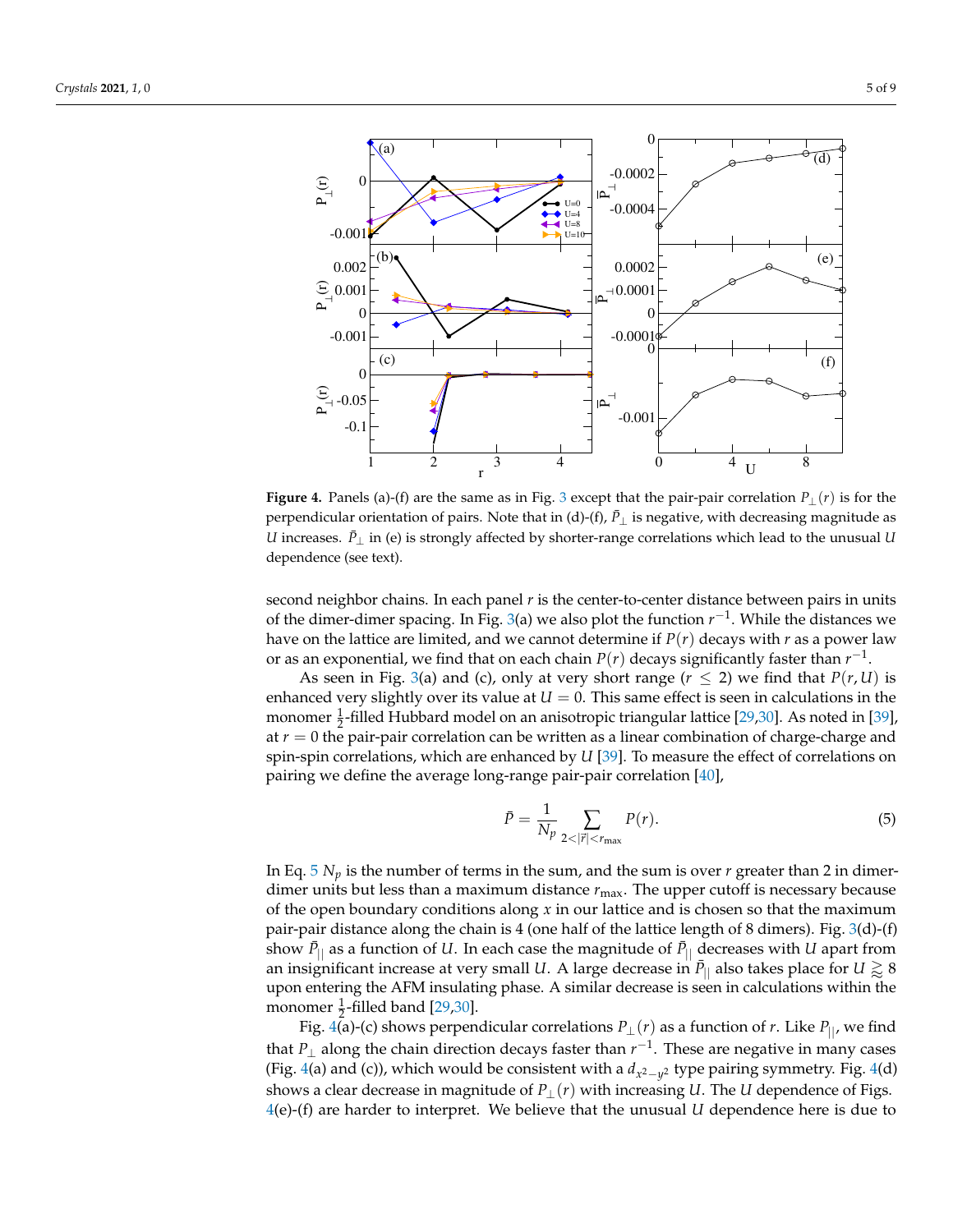<span id="page-5-0"></span>

**Figure 5.** Panels (a)-(f) are the same as Fig. [3](#page-3-1) but with  $t' = 0.6$ .

Figs. [5](#page-5-0) and Fig. [6](#page-5-1) show the pair-pair correlations at  $t' = 0.6$ . Here AFM order is absent over the whole range of *U* we studied. We again find that  $P_{||}(r)$  decreases faster than  $r^{-1}$  (see Fig. [5\(](#page-5-0)a)). As at smaller *t'* we again find that some pair-pair correlations are enhanced by *U* at short range ( $r \leq 2$ ). However, here both  $\bar{P}_{||}$  and  $\bar{P}_{\perp}$  decrease continuously with *U*, again with the exception of one point at shorter *r* where there is a discontinuous change at small *U* (see Fig. $6(b)$  and  $(e)$ ).

<span id="page-5-1"></span>

**Figure 6.** Panels (a)-(f) are the same as Fig. [4](#page-4-1) but with  $t' = 0.6$ .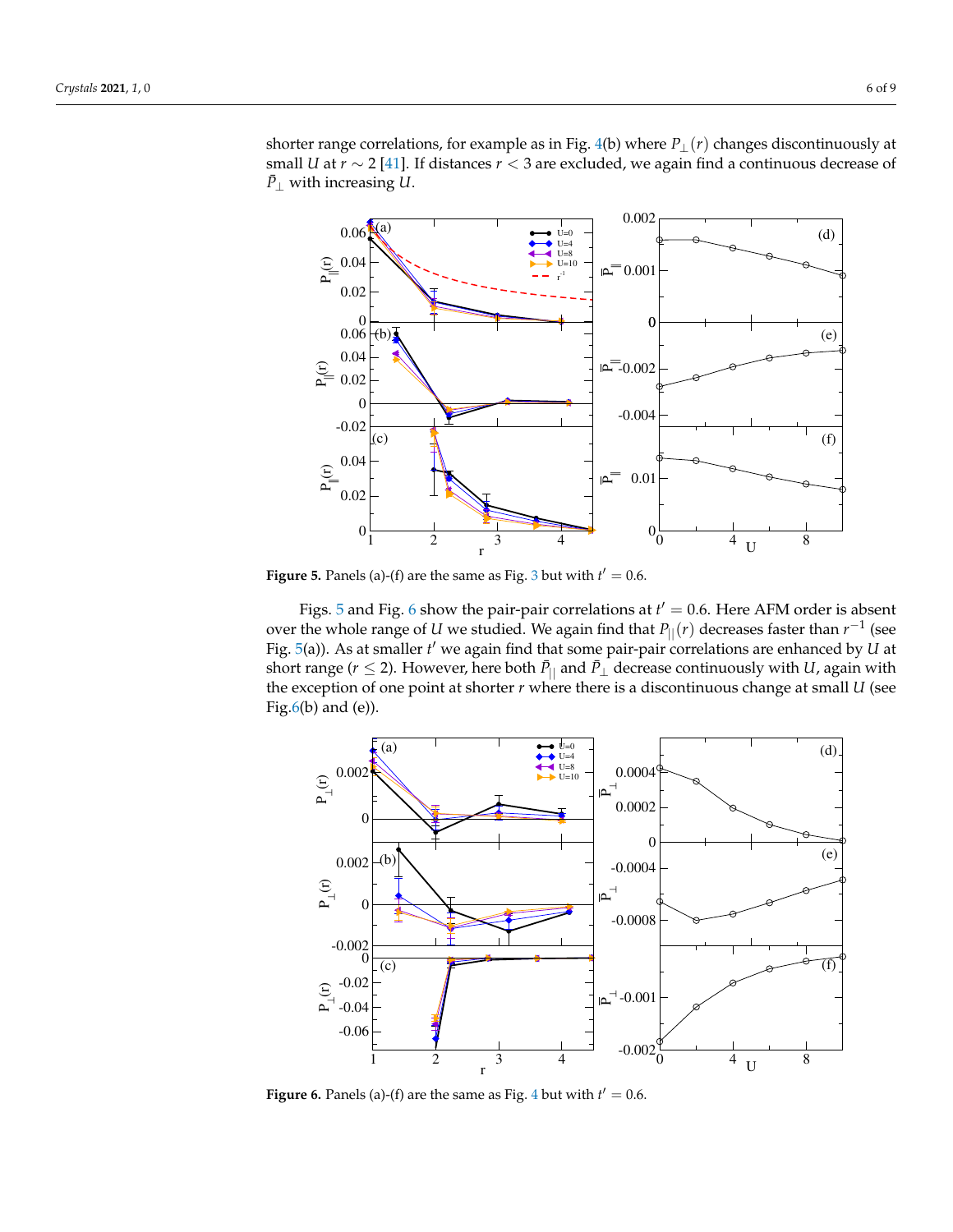Summarizing our data, while we cannot show the presence of long range AFM order from our single lattice calculation, we do find strong AFM correlations for weak frustration and moderately strong *U*. We find no evidence that within the effective  $\frac{1}{2}$ -filled picture that the superconducting pair-pair correlations are enhanced over their value for non-interacting electrons.

### **4. Discussion**

The conclusions of our work are, (i) SC is absent within the model, and (ii) the presence or absence of AFM order is not related to the tendency towards SC.

In  $\kappa$ -(BEDT-TTF)<sub>2</sub>X with  $X = Cu[N(CN)_2]$ Cl where AFM order is found under ambient pressure, estimates for  $t'/t$  vary between 0.44 and 0.53 [\[14\]](#page-7-6). Similarly, no AFM order is found for X = Cu<sub>2</sub>(CN)<sub>3</sub> where  $0.80 \lessapprox t'/t \lessapprox 0.99$  [\[14\]](#page-7-6). In our present results we find AFM order at  $t' = 0.2$  ( $t'/t = 0.4$ ) but no AFM order at  $t'/t = 0.8$ , which is roughly consistent with what is observed experimentally. SC is however found in *both*  $X = Cu[N(CN)_2]Cl$  and  $X =$  $Cu<sub>2</sub>(CN)<sub>3</sub>$ , under pressures of 0.03 and 0.6 GPa, respectively. Moreover, there is no obvious connection between the superconducting  $T_c$  in  $\kappa$ -(BEDT-TTF)<sub>2</sub>X and the value of  $t'/t$  [\[14\]](#page-7-6). For example SC is also found for  $t'/t > 1$  ( $t'/t = 1.3$  in X = CF<sub>3</sub>SO<sub>3</sub> [\[42\]](#page-8-12)). This suggests that SC in *κ*-(BEDT-TTF)<sub>2</sub>X is not related to the proximity to an AFM or QSL phase. This is also consistent with our present results, where we find little difference in the pair-pair correlations between  $t' = 0.2$  where AFM is present and  $t' = 0.6$  where AFM is absent.

Our results on the absence of SC in the effective  $\frac{1}{2}$ -filled Hubbard dimer model is in complete agreement with our previous results on the  $\frac{1}{2}$ -filled Hubbard monomer model [\[29,](#page-8-1) [30,](#page-8-4)[33\]](#page-8-2). Independent of whether one considers the dimers of BEDT-TTF molecules as effective single sites with charge occupancy +1 (previous calculations) or as dimers with monomer charge occupancies of  $\frac{1}{2}$  each (present calculations), the superconducting pair correlations are found to be suppressed by Hubbard *U* continuously from  $U = 0$ . This fundamental observation was arrived at from exact diagonalization [\[29](#page-8-1)[,33\]](#page-8-2), Path Integral Renormalization Group [\[30\]](#page-8-4) and now DMRG on completely different lattices, thereby confirming that the result is not an artifact of the choice of a specific lattice or a particular computational technique. Taken together, these results very clearly indicate that spin fluctuations are not driving organic SC. With hindsight, this conclusion should not be surprising: as already pointed out in the above, AFM occurs in only three  $\kappa$ -(BEDT-TTF)<sub>2</sub>X, X = Cu[N(CN)<sub>2</sub>Cl, deuterated X = Cu[N(CN)<sub>2</sub>Br and CF<sub>3</sub>SO<sub>3</sub>. Whether or not  $X = Cu_2(CN)_3$  and Ag<sub>2</sub>(CN)<sub>3</sub> are true QSLs continue to be debated, and both claims of a CO phase below  $6K[43]$  $6K[43]$  as well its absence [\[44\]](#page-8-14) exist in the literature. What is perhaps very relevant in this context that transition from CO to SC is far more common in CT solids, including in the  $β$ ,  $β'$ ,  $β''$  and  $θ$ -families [\[14\]](#page-7-6). Even among the *κ*-phase materials, CO has been detected in  $X = Hg(SCN)<sub>2</sub>Cl$  [\[45](#page-8-15)[–47\]](#page-8-16) while in the related material  $X = Hg(SCN)_2Br$  there occurs a dipolar liquid phase [\[48\]](#page-8-17) the formation of which is related to the mechanism of CO formation [\[49](#page-8-18)[,50\]](#page-8-19). While these latter materials are also strongly correlated, CO requires an an effective  $\frac{1}{4}$ -filled (or  $\frac{3}{4}$ -filled description of CT solids, within which intra-dimer charge dimer degrees of freedom are explicitly taken into account [\[14,](#page-7-6)[51–](#page-8-20)[54\]](#page-8-21). The charge-charge correlations in the CO phase in these systems are different from that in Wigner crystals. The CO phase is a paired-electron crystal, with nearest neighbor spin-singlet charge-rich molecules separated by pairs of charge-poor molecules. Pressure increases frustration, causing the spin singlets to be mobile. Calculations on an anisotropic triangular lattice [\[40\]](#page-8-10) as well as on *κ*-lattices [\[41](#page-8-11)[,55\]](#page-8-22) have indeed found that superconducting pair correlations are enhanced by the Hubbard *U* uniquely at  $\frac{1}{4}$ -filling. Additionally, electron-electron and electron-bond phonon interactions act co-operatively at this bandfilling to enhance superconducting pair correlations, even at they compete with one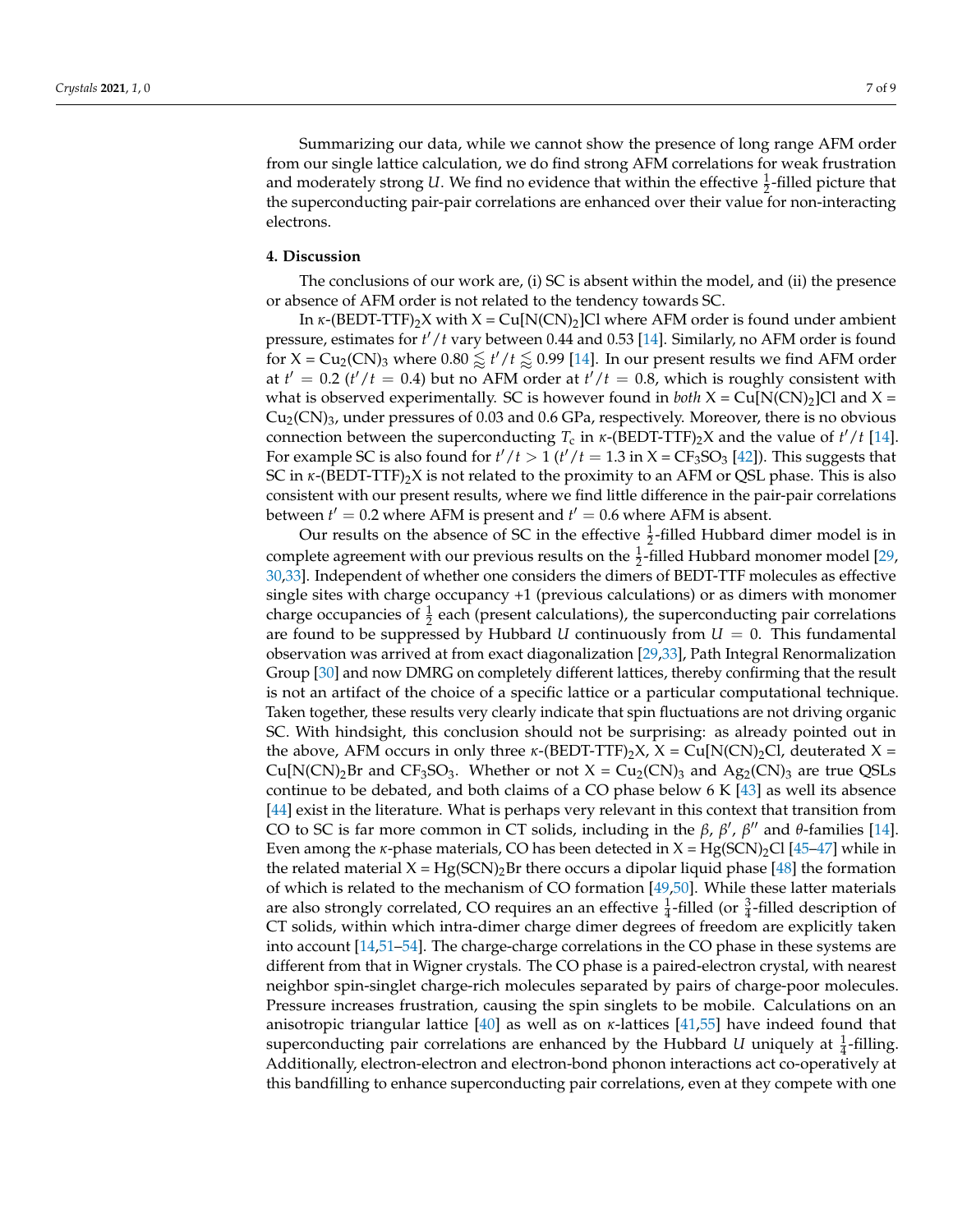another at all other fillings [\[56\]](#page-8-23). These results are encouraging and suggest further research along this direction.

**Funding:** S.M. acknowledges support by the National Science Foundation grant NSF-CHE-1764152.

**Conflicts of Interest:** The authors declare no conflicts of interest.

## **References**

- <span id="page-7-0"></span>1. Mazumdar, S. A unified theoretical approach to superconductors with strong Coulomb correlations: the organics, LiTi $_2$ O $_4$ , electronand hole-doped copper oxides and doped BaBiO3. In *Interacting Electrons in Reduced Dimensions. Proceedings of a NATO Advanced Research Workshop*; Baeriswyl, D.; Campbell, D.K., Eds.; Plenum: New York, 1989; pp. 315–329.
- 2. Uemura, Y.J.; Le, L.P.; Luke, G.M.; Sternlieb, B.J.; Wu, W.D.; Brewer, J.H.; Riseman, T.M.; Seaman, C.L.; Maple, M.B.; Ishikawa, M.; Hinks, D.G.; Jorgensen, J.D.; Saito, G.; Yamochi, H. Basic similarities among cuprate, bismuthate, organic, Chevrel-phase, and heavy-fermion superconductors shown by penetration-depth measurements. *Phys. Rev. Lett.* **1991**, *66*, 2665–2668.
- 3. Fukuyama, H.; Hasegawa, Y. Superconductivity in organics and oxides: similarity and dissimilarity. *Physica B & C* **1987**, *148B+C*, 204– 211.
- 4. Fukuyama, H. On some organic conductors in the light of oxide superconductors. In *Physics and Chemistry of Organic Superconductors. Proceedings of the ISSP International Symposium*; Saito, G.; Kagoshima, S., Eds.; Springer-Verlag: Berlin, 1990; pp. 15–20.
- 5. McKenzie, R.H. Similarities between organic and cuprate superconductors. *Science* **1997**, *278*, 820–821.
- 6. Iwasa, Y.; Takenobu, T. Superconductivity, Mott-Hubbard states, and molecular orbital order in intercalated fullerides. *J. Phys.: Condens. Matter* **2003**, *15*, R495.
- 7. Capone, M.; Fabrizio, M.; Castellani, C.; Tosatti, E. Colloquium: Modeling the unconventional superconducting properties of expanded A3C<sup>60</sup> fullerides. *Rev. Mod. Phys.* **2009**, *81*, 943–958.
- 8. Mazumdar, S.; Clay, R.T. Is there a common theme behind the correlated-electron superconductivity in organic charge-transfer solids, cobaltates, spinels and fullerides? *Phys. Stat. Solidi* **2012**, *249*, 995–998.
- <span id="page-7-1"></span>9. Baskaran, G. RVB states in doped band insulators from Coulomb forces: theory and a case study of superconductivity in BiS2 layers. *Supercond. Sci. Technol.* **2016**, *29*, 124002.
- <span id="page-7-2"></span>10. Jérome, D.; Mazaud, A.; Ribault, M.; Bechgaard, K. Superconductivity in a synthetic organic conductor (TMTSF)2PF6. *J. Phys. (Paris) Lett.* **1980**, *41*, L95–L98.
- <span id="page-7-3"></span>11. Kanoda, K.; Kato, R. Mott physics in organic conductors with triangular lattices. *Annu. Rev. Condens. Matter Phys.* **2011**, *2*, 167–188.
- 12. Sepcial issue: Molecular conductors. *Crystals* **2012**, *2012*. R. Kato, editor.
- 13. Brown, S.E. Organic superconductors: the Bechgaard salts and relatives. *Physica C* **2015**, *514*, 279–289.
- <span id="page-7-6"></span>14. Clay, R.T.; Mazumdar, S. From charge- and spin-ordering to superconductivity in the organic charge-transfer solids. *Phys. Rep.* **2019**, *788*, 1–89.
- <span id="page-7-4"></span>15. Dressel, M.; Tomić, S. Molecular quantum materials: electronic phases and charge dynamics in two-dimensional organic solids. Adv. *Phys.* **2020**, *69*, 1–120.
- <span id="page-7-5"></span>16. Kino, H.; Kontani, H. Phase diagram of superconductivity on the anisotropic triangular lattice Hubbard model: An effective model of *κ*-(BEDT-TTF) salts. *J. Phys. Soc. Jpn.* **1998**, *67*, 3691–3694.
- 17. Schmalian, J. Pairing due to spin fluctuations in layered organic superconductors. *Phys. Rev. Lett.* **1998**, *81*, 4232–4235.
- 18. Kondo, H.; Moriya, T. Spin Fluctuation-Induced Superconductivity in Organic Compounds. *J. Phys. Soc. Jpn.* **1998**, *67*, 3695–3698.
- 19. Vojta, M.; Dagotto, E. Indications of unconventional superconductivity in doped and undoped triangular antiferromagnets. *Phys. Rev. B* **1999**, *59*, R713–716.
- 20. Baskaran, G. Mott Insulator to High *Tc* Superconductor via Pressure: Resonating Valence Bond Theory and Prediction of New Systems. *Phys. Rev. Lett.* **2003**, *90*, 197007.
- 21. Liu, J.; Schmalian, J.; Trivedi, N. Pairing and Superconductivity Driven by Strong Quasiparticle Renormalization in Two-Dimensional Organic Charge Transfer Salts. *Phys. Rev. Lett.* **2005**, *94*, 127003.
- 22. Kyung, B.; Tremblay, A.M.S. Mott transition, antiferromagnetism, and d-wave superconductivity in two-dimensional organic conductors. *Phys. Rev. Lett.* **2006**, *97*, 046402.
- 23. Yokoyama, H.; Ogata, M.; Tanaka, Y. Mott Transitions and *d*-Wave Superconductivity in Half-Filled-Band Hubbard Model on Square Lattice with Geometric Frustration. *J. Phys. Soc. Jpn.* **2006**, *75*, 114706.
- 24. Watanabe, T.; Yokoyama, H.; Tanaka, Y.; Inoue, J. Superconductivity and a Mott Transition in a Hubbard Model on an Anisotropic Triangular Lattice. *J. Phys. Soc. Jpn.* **2006**, *75*, 074707.
- 25. Sahebsara, P.; Sénéchal, D. Antiferromagnetism and Superconductivity in Layered Organic Conductors: Variational Cluster Approach. *Phys. Rev. Lett.* **2006**, *97*, 257004.
- 26. Nevidomskyy, A.H.; Scheiber, C.; Sénéchal, D.; Tremblay, A.M.S. Magnetism and d-wave superconductivity on the half-filled square lattice with frustration. *Phys. Rev. B* **2008**, *77*, 064427.